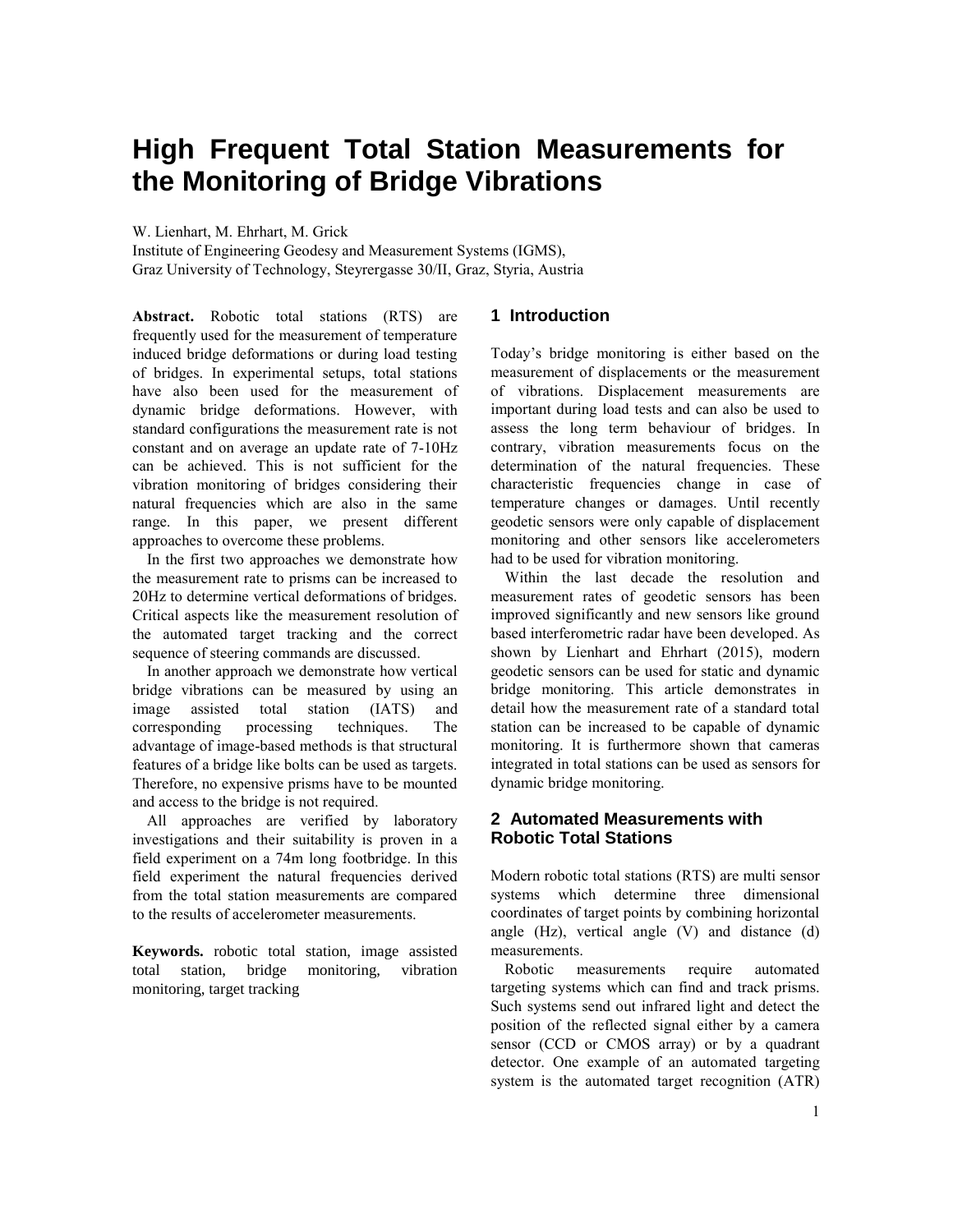system of Leica Geosystems. Since the TPS1200+ series the ATR sensor is a CMOS array (Bayoud, 2007) where one pixel corresponds to an angular resolution of approximately 3mgon. When measuring to a prism the position of the prism center on the CMOS array is detected. In a next step the deviations  $ATR<sub>Hz</sub>$ ,  $ATR<sub>V</sub>$  from the line of sight are calculated. If these deviations are within a certain threshold, the offset is added to the raw angle readings *Hzraw, Vraw* of the angle encoders. Otherwise the telescope is repositioned to aim at the target more precisely. Finally, the readings of the tilt compensator in sighting axis  $(l_{comp})$  and orthogonal to it  $(t_{comp})$  are taken into account. Therefore, the displayed angle readings are given by:

$$
Hz = Hz_{\text{raw}} + ATR_{\text{Hz}} + t_{\text{comp}} \cdot \cot V \quad (1)
$$

$$
V = V_{\text{raw}} + ATR_{\text{v}} + l_{\text{comp}} \tag{2}
$$

The measurements of four different sensor types are used to calculate one target position. These sensors are:

- Angle encoders
- ATR sensor
- Tilt compensator
- EDM sensor

For dynamic monitoring the measurement frequency and measurement resolution of each sensor is of importance.

### **3 Limitations of Dynamic Monitoring with Robotic Total Stations**

Psimoulis and Stiros report about laboratory investigations and case studies using a Leica TCA 1201 robotic total station for dynamic bridge monitoring (e.g. Psimoulis and Stiros, 2007, 2008, 2011). The main limitation according to their research is the low and non-equidistant measurement rate of about 7Hz of the total station. We verified their findings in our measurement laboratory using a Leica TS15 I 1" R1000 total station (serial: 1613987, firmware: 5.60) and a Leica GPR1 circular prism. The instrument was controlled by a computer using the GeoCOM protocol. The connection to the computer was established with a serial cable and a baud rate

setting of 115 200 was used. After the total station locked onto the prism, continuous distance measurements were started and angle, EDM and tilt measurements were read using the GeoCOM command 2167 (TMC\_GetFullMeas) with a wait time of 5000ms.

Figure 1 shows the frequency distribution of 1000 consecutive measurements. It can be seen that most measurements were made with a frequency of 7 to 10Hz which is in accordance to the findings of Psimoulis and Stiros (2007).



**Fig. 1** Distribution of measurement frequency of 1000 distance and angle measurements using a Leica TS15 total station locked onto a prism

Considering the Nyquist theorem only natural frequencies of less than 4.5Hz can be detected with such a measurement rate. This is not sufficient for many bridges because the critical natural frequencies can also be higher (e.g. Heinemeyer et al., 2009, p. 10).

#### **4 High Frequent Total Station Measurements**

In order to increase the measurement frequency and also the measurement resolution we used three different approaches.

#### **4.1 Approach A: Angle Only Measurements**

The limiting sensor for high frequent measurements is in many total stations the EDM sensor. However, to measure bridge vibrations it is often not necessary to measure the distance to the target continuously. With the right orientation of the total station to the bridge it can be sufficient to perform an initial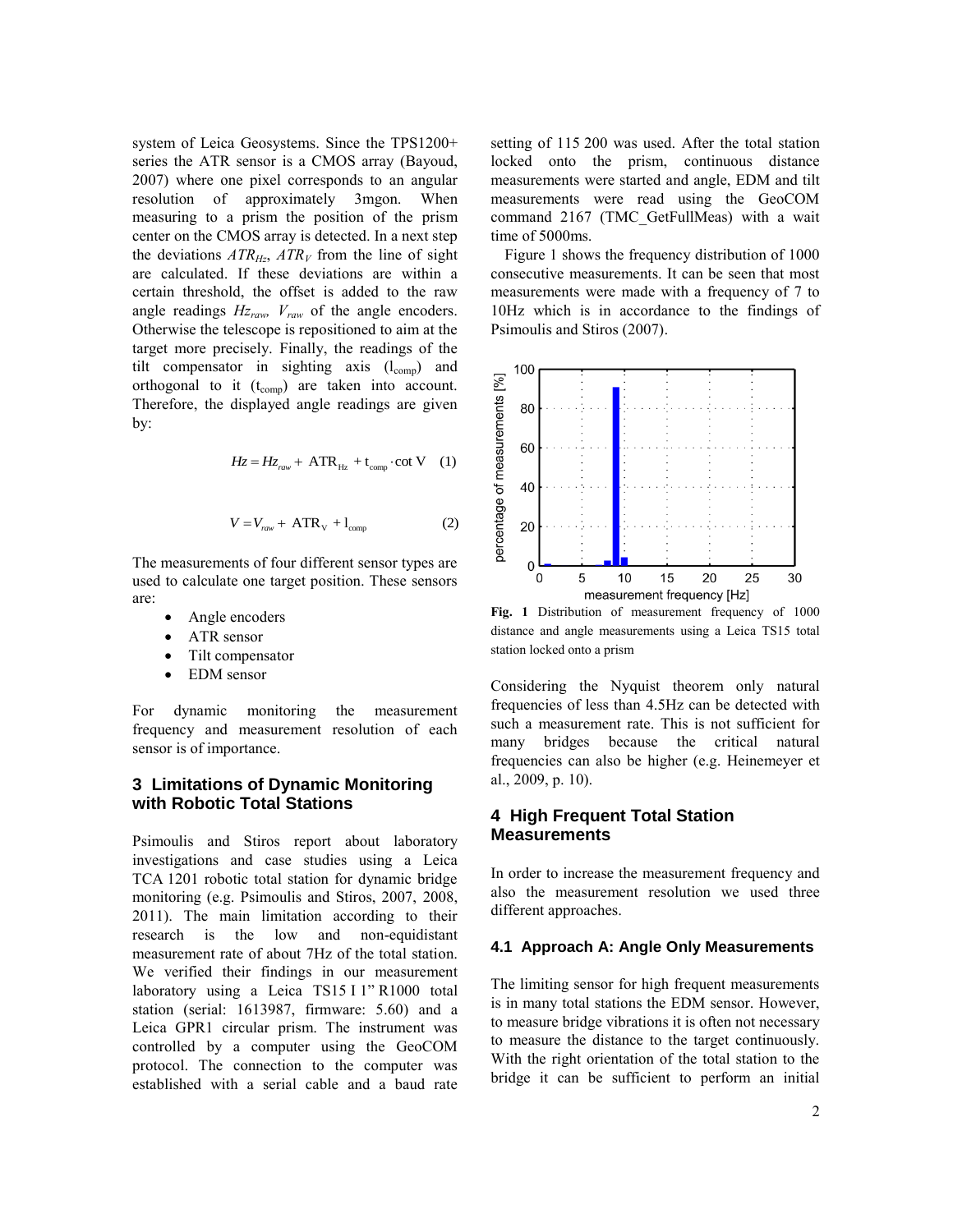distance measurement at the beginning and then continuously measure movements orthogonal to the line of sight using the ATR sensor. The initial distance measurement can then be used to convert the recorded angle changes into displacements. Figure 2 shows two examples of total station positions. At position I the angle measurements are mainly sensitive to vertical and lateral movements whereas at position II the main sensitivity is in vertical and longitudinal bridge direction.



**Fig. 2** Examples of total station positions for dynamic angle based bridge monitoring

In order to demonstrate the improvement in the measurement frequency we again used the Leica TS15 total station with the same cable, baud rate settings and the same computer. The instrument was locked to the target but without making distance measurements. Since no distance measurements are available a different GeoCOM command has to be used. We used the command 2003 (TMC\_GetAngle1). It is important to note that this command delivers ATR corrected angles only when the instrument is locked to the target. It cannot be used for single ATR measurements. Figure 3 shows that without distance measurements the measurement frequency increases to about 20Hz.



**Fig. 3** Distribution of measurement frequency of 1000 ATR corrected angle measurements using a Leica TS15 total station locked onto a prism

It is important to note the only pure angle GeoCOM commands (like TMC\_GetAngle1) have to be used when locked onto a target but not performing distance measurements. When the command 2167 (TMC\_GetFullMeas) is used without continuous distance measurements the measurements are returned at a high rate (about 30Hz) but cannot be used because not real measurements are delivered.

We also determined the measurement resolution of the total station in continuous tracking mode. Therefore, the prism was mounted on a motorized linear positioning stage (Figure 4) which moved the prism orthogonal to the line of sight at approximately constant speed.



**Fig. 4** Leica circular prism mounted on a motorized linear positioning stage (Physik Instrumente M-410.DG)

The measured horizontal angular changes are displayed in Figure 5. It can be clearly seen that the quantization of the ATR corrected angular readings is 0.3mgon. This corresponds to the angular resolution of 1/10 of a pixel of the CMOS array.



**Fig. 5** Quantization of dynamic angle readings with ATR corrections of a Leica TS15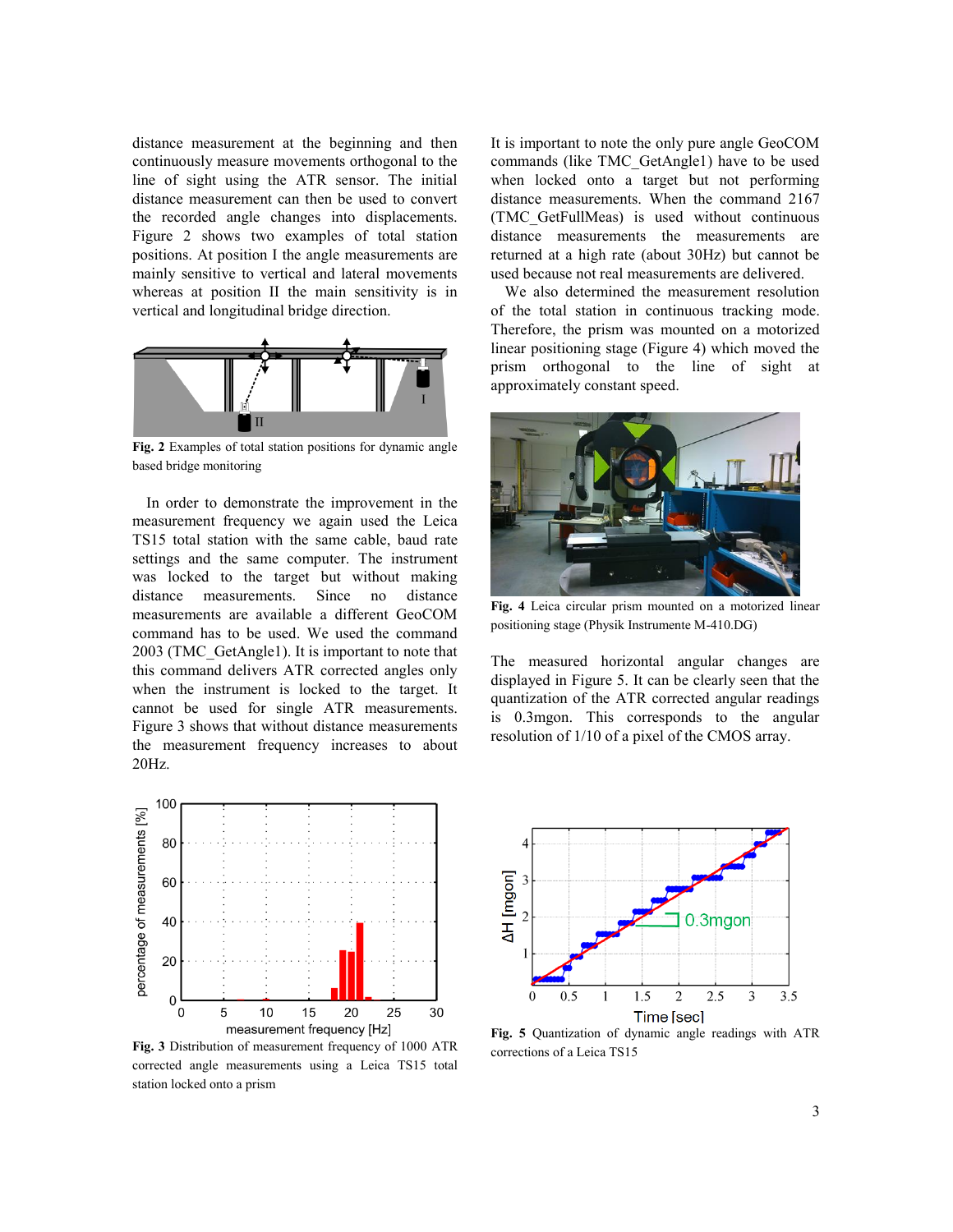It is important to note that the resolution is even worse when older instruments like the Leica TPS1200 instrument series are used. Dynamic ATR angels of these instruments are delivered only with a resolution of 1 pixel. This can cause problems in dynamic monitoring application as is shown in Lackner et al. (2016). In static monitoring this problem does not occur because the resolution of static ATR measurement of a Leica TS15 is 1/100 of a pixel (i.e. 0.03mgon).

#### **4.2 Approach B: Instrument with Higher EDM Rate**

Since the main limitation of standard robotic total stations for dynamic deformation measurements is the measurement rate of the EDM sensor, an obvious approach is to use a total station which is capable of high frequent EDM measurements. Examples of such instruments are the MS50 or MS60 Multi Stations of Leica Geosystems. These instruments are capable of EDM measurement frequencies with up to 1000Hz in scanning mode.

In order to assess the measurement performance when tracking a prism we also performed the laboratory experiments with a Leica MS60 I R2000 (serial: 882001, firmware: 1.30). As with the TS15, the instrument was locked onto the prism, continuous distance measurements were started and angle, EDM and tilt measurements were read using the GeoCOM command 2167 (TMC\_GetFullMeas) with a wait time of 5000ms.



**Fig. 6** Distribution of measurement frequency of 1000 distance and angle measurements using a Leica MS60 total station locked onto a prism

It can be seen in Figure 6 that the measurement frequency is most of the time between 21 and 25 Hz. It also looks like that sometimes one measurement is missed and therefore a second frequency group of 11 and 12Hz exists.

Several aspects are important to mention at this point:

Type of cable and communication settings

- The measurements shown in Figure 6 were performed with a serial cable and a baud rate of 115 200.
- We also performed measurements using a USB connection and gained similar results.
- Using a lower baud rate than 115 200 significantly reduces the measurement frequency.

#### GeoCOM command parameters

 It is important to understand the meaning of the parameter *waittime* of the GeoCOM command 2167 (TMC\_GetFullMeas). The instrument always sends a reply as soon as new measurement data is available. The parameter waittime only defines the maximum time to wait for a new measurement. A wrong setting of the waittime is for instance 0ms. Although it seems that the measurement rate is suddenly significantly higher (30Hz or more) the instrument does not deliver real measurement values. It does not have enough time to complete the measurements and sends the same measurement value several times. In order to avoid this we used a waittime of 5000ms and therefore giving the instrument enough time to send a valid reply.

#### USB converters

 The results shown in this paper used direct serial or direct USB connections without adapters. We also performed experiments using a serial cable and different serial to USB converters to connect the cable with the computer. We noticed that the measurement frequency significantly dropped when using some converters.

We also tested the approach A using only angle measurements with the command 2003 (TMC\_GetAngle1). When using a TS15, the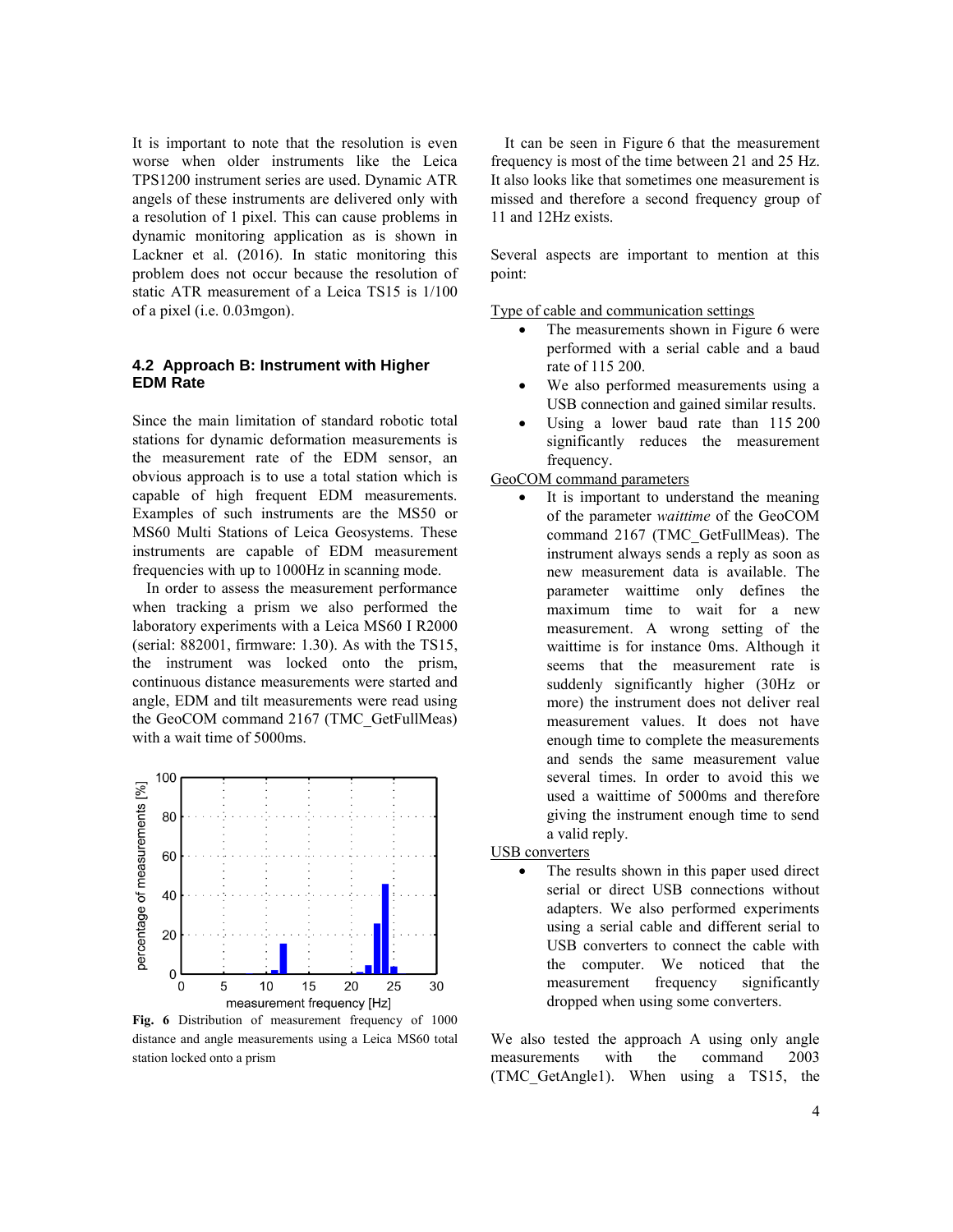measurement frequency improved significantly, however when using the MS60 the opposite effect occurred. Suddenly the measurement frequency dropped to 10Hz, see Figure 7.



**Fig. 7** Distribution of measurement frequency of 1000 angle measurements using a Leica MS60 total station locked onto a prism and the GeoCOM command 2003

When we perform dynamic monitoring with the MS60 (firmware: 1.30) we therefore use continuous distance measurements and the command 2167 with an appropriate waittime (e.g. 5000ms).

Although measurement frequencies of angles and distances of more than 20Hz can be achieved with the MS60 the limitation of the ATR resolution of 0.3mgon remains. In order to increase the resolution it would be necessary that the ATR would also deliver angle corrections with a resolution of 1/100 pixel in dynamic measurements. A different approach to increase the resolution is to use an image sensor with higher pixel resolution. Such an image sensor could be an integrated onaxis camera.

#### **4.3 Approach C: Image Based Measurements**

The MS50 and MS60 total station have integrated overview and on-axis cameras. The images of these cameras are captured with a CMOS array with a size of 2560px x 1920px. As described in Ehrhart and Lienhart (2015a) video streams can be recorded with a frequency of 10Hz (MS50) or even higher (MS60). Our calibration showed an angular resolution of about 0.61mgon/px. This is significantly better than the angular resolution of the ATR camera (3mgon/px). We demonstrated in laboratory investigations that the position of markers can be detected with a precision of 0.1mgon (Ehrhart and Lienhart, 2015b). A further advantage of image based measurements is that no prisms have to be mounted on the bridge. Obviously, light conditions are critical and measurements are not possible in complete darkness. One way to perform vibration measurements also at night is to use light emitting targets as demonstrated by Bürki et al. (2010) or Wagner et al. (2013).

#### **5 Field Experiment**

Additionally to the laboratory experiments we also verified the approaches A and B in a field experiment. We chose the Augarten footbridge (steel construction, 74m span width, 4.5m roadway width) in Graz, Austria as a test bed (Figure 8). The bridge was equipped with accelerometers to obtain reference values for the frequencies in the bridge oscillations. We furthermore attached a prism for the RTS measurements and circular targets for the IATS measurements to the bridge. By using natural features on the monitored structure (such as the area around the nut bolts in Figure 8), the IATS measurements are also possible without any artificial targets. Table 1 lists the used sensors and their measurement frequencies.



**Fig. 8** Experimental setup with RTS and IATS (top) and accelerometers and targets attached to the bridge (bottom row).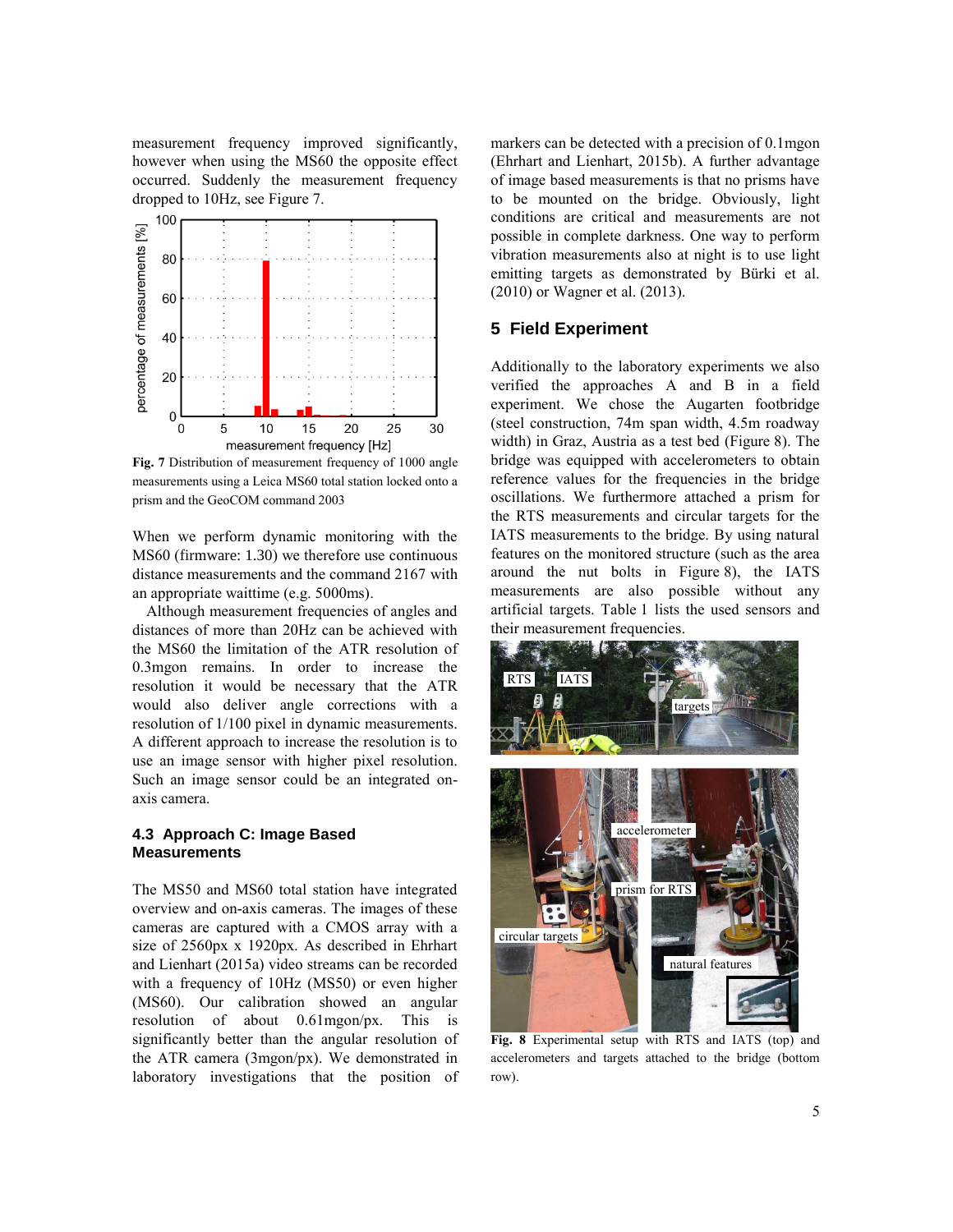**Table 1.** Used sensors for measuring bridge vibrations

| Sensor        | Name                  | Meas.<br>freq. |
|---------------|-----------------------|----------------|
| <b>IATS</b>   | Leica MS50 1" R2000   | 10Hz           |
| <b>RTS</b>    | Leica TS15 I 1" R1000 | 20Hz           |
| Accelerometer | <b>HBM B12/200</b>    | 200Hz          |



**Fig. 9** Excitation of the bridge by a single walker (top) and resulting height variations (middle) and frequency responses (bottom). Distance of IATS and RTS to respective targets: 33m. IATS observed natural features.

In a first experiment, the bridge was excited by a single walker (Figure 9). The amplitude of the oscillation is about 1mm which is similarly measured by the RTS and the IATS. Although the IATS has a lower measurement frequency than the RTS (cf. Table 1), the frequency response resulting from the IATS measurements is much more in correspondence to the accelerometer measurements.



**Fig. 10** Excitation of the bridge by three runners (top) and resulting height variations (middle) and frequency responses (bottom). Distance of IATS and RTS to respective targets: 33m. IATS observed natural features.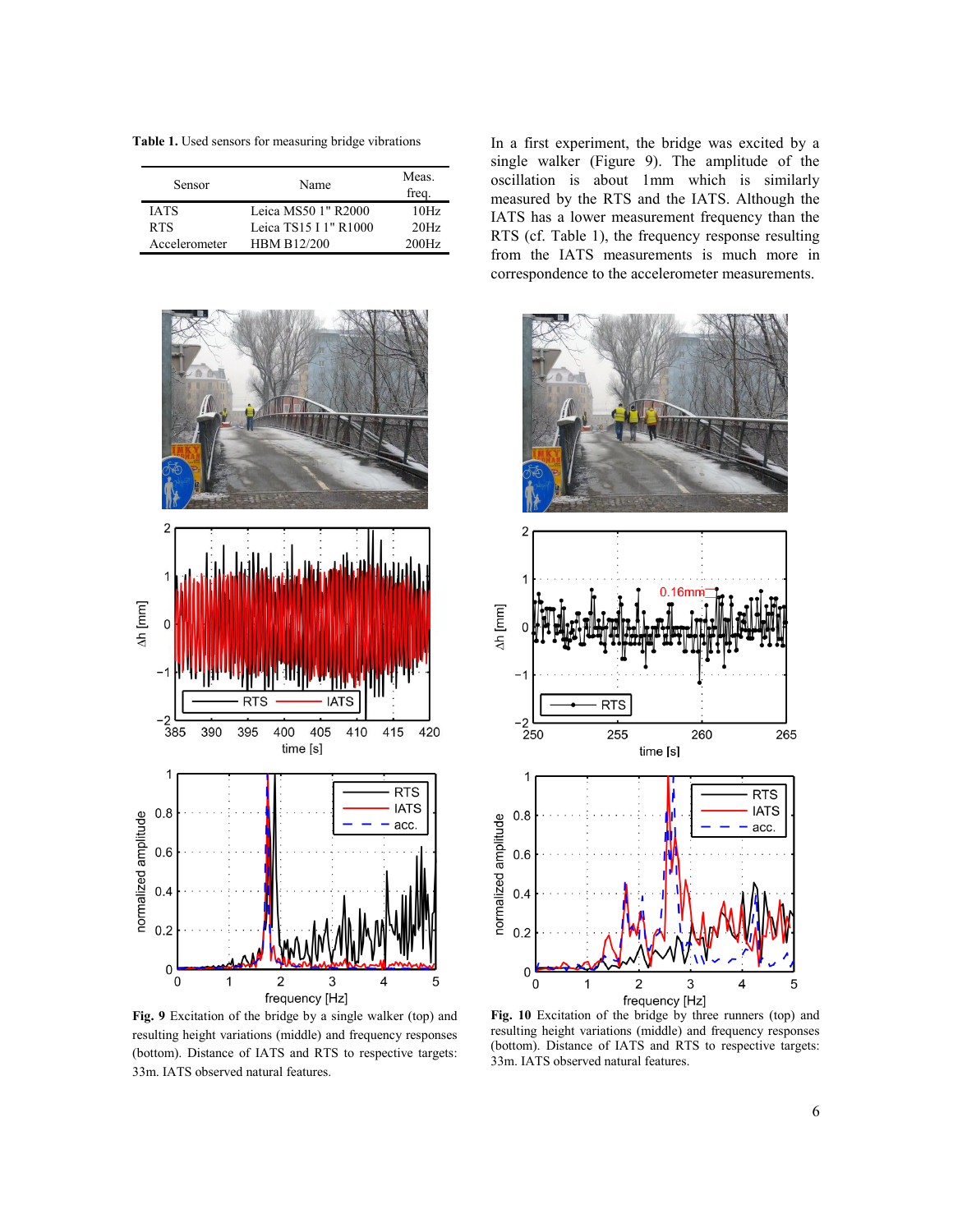To correctly identify the frequency of an observed oscillation, the used measurement system must meet the following conditions: 1) the sampling theorem must be fulfilled and 2) the measurement system must be sensitive to the amplitude of the oscillation.

For oscillations with frequencies below 3Hz and a measurement frequency of 20Hz, the RTS measurements clearly fulfil the sampling theorem. However, the sensitivity of the RTS measurements in tracking mode is problematic for oscillations with small amplitudes. This is emphasized by a second experiment where the bridge was excited by three runners (Figure 10). The RTS measurements show a discretization of about 0.16mm at a distance of 33m which corresponds to 0.3mgon resolution of dynamic ATR measurements (cf. Section 4.1).

Compared to Figure 9, the amplitude of the oscillation is much smaller in Figure 10. Consequently, the shape of the observed oscillation is much more disturbed by the discretization of the measurements and a determination of the dominant frequency is not possible from RTS measurements. The IATS measurements are again in good correspondence to the reference values gained from accelerometer measurements.

In a final experiment, the bridge was exposed to a quasi-static loading caused by a vehicle driving over the bridge at a low velocity (Figure 11). The movement of the bridge deck caused by this event is similarly detected by RTS and ITAS measurements. Note that the apparent measurement noise in Figure 12 in fact represents high-frequent oscillations of the bridge deck such as in Figure 9.



**Fig. 11** Excitation of the bridge by a vehicle



**Fig. 12** Height variations due to vehicle crossing over the bridge. Distance of IATS and RTS to respective targets: 39m. IATS observed circular targets.

### **6 Summary and Conclusions**

Up to date total stations could not be used for dynamic monitoring of bridges due to the low measurement frequency of 7 to 10Hz of the instruments. In this article we presented several methods to increase the measurement frequency of commercially available total stations.

In the first approach angle only measurements were performed when the instrument was locked to a prism. By using ATR corrected angle measurements without dynamic distance measurements the measurement frequency of a standard Leica TS15 robotic total station could be increased to about 20Hz. It has to be mentioned that angle measurements are only sensitive to movements orthogonal to the line of sight. With the right orientation of the setup point to the bridge the vibrations in the desired bridge directions can be observed. The measured angle changes can also be converted into displacements if an initial distance measurement is performed.

In a second approach an instrument with a higher EDM measurement rate was used. When using a Leica MS60 Multi Station dynamic angle and distance measurements to a prism are possible with more than 20Hz.

In both approaches it is critical to

 Use the right GeoCOM commands. Angle only commands (e.g. 2003 (TMC\_getAngle1) if no distance measurements are made and commands with distance measurements (e.g. 2167)